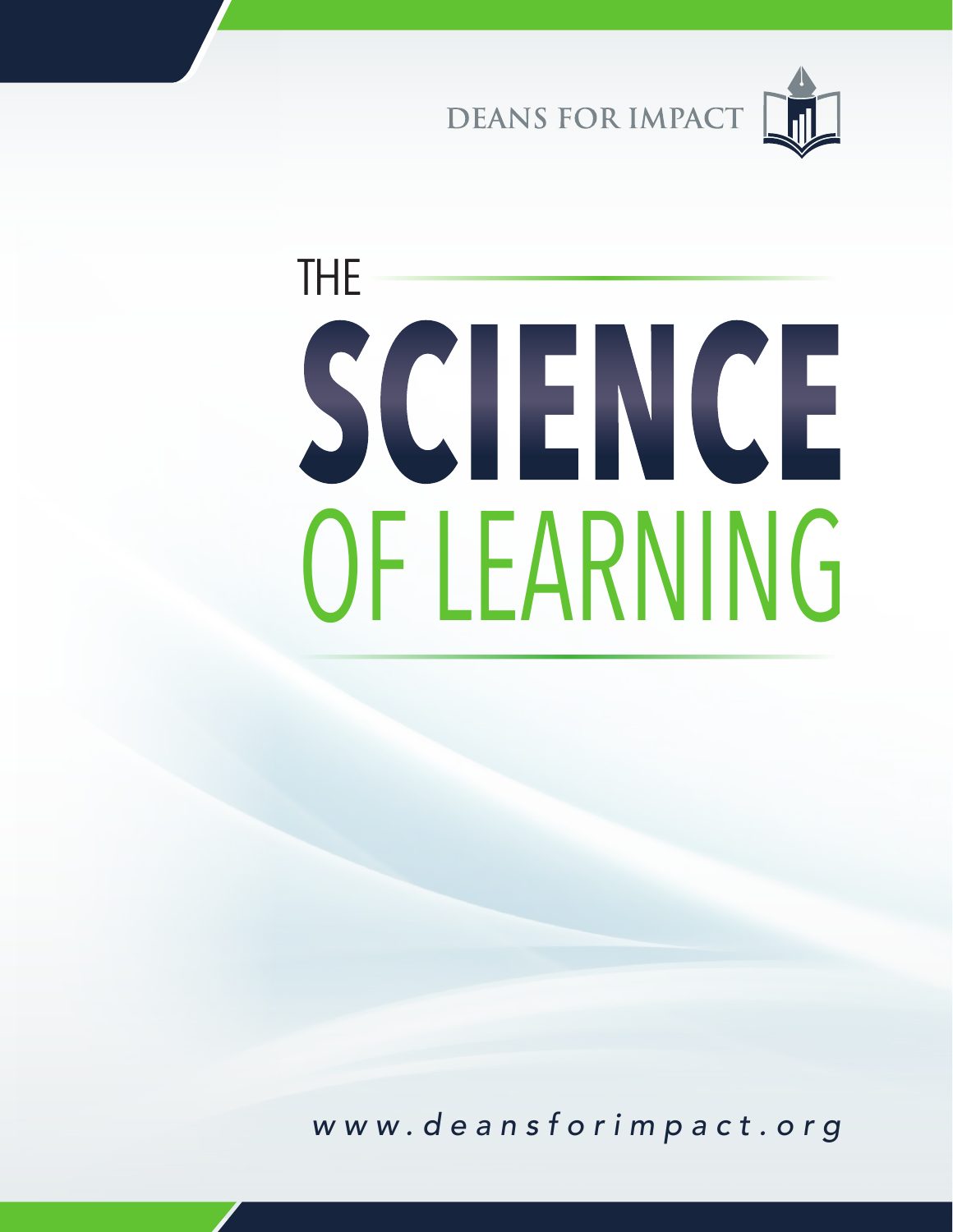### About THE SCIENCE OF LEARNING

The purpose of *The Science of Learning* is to summarize the existing research from cognitive<br>science related to how students learn, and connect this research to its practical implications for teaching and learning. This document is intended to serve as a resource to teacher-educators, new teachers, and anyone in the education profession who is interested in our best scientific understanding of how learning takes place.

This document identifes six key questions about learning that should be relevant to nearly every educator. Deans for Impact believes that, as part of their preparation, every teacher-candidate should grapple with — and be able to answer — the questions in *The Science of Learning*. Their answers should be informed and guided by the existing scientifc consensus around basic cognitive principles. And all educators, including new teachers, should be able to connect these principles to their practical implications for the classroom (or wherever teaching and learning take place).

*The Science of Learning* was developed by member deans of Deans for Impact in close collaboration with Dan Willingham, a cognitive scientist at the University of Virginia, and Paul Bruno, a former middle-school science teacher. We are greatly indebted to the reviewers who provided thoughtful feedback and comments on early drafts, including cognitive scientists, teacher-educators, practicing teachers, and many others.

*The Science of Learning* does not encompass everything that new teachers should know or be able to do, but we believe it is part of an important — and evidence-based — core of what educators should know about learning. Because our scientific understanding is ever evolving, we expect to periodically revise *The Science of Learning* to reflect new insights into cognition and learning. We hope that teachers, teacher-educators, and others will conduct additional research and gather evidence related to the translation of these scientific principles to practice.

The present version of this document may be cited as: Deans for Impact (2015). *The Science of Learning.* Austin, TX: Deans for Impact.

# About DEANS FOR IMPACT

**Founded in 2015, Deans for Impact is a national nonprofit organization representing leaders in**  $\blacksquare$  educator preparation who are committed to transforming educator preparation and elevating the teaching profession. The organization is guided by four key principles:

- Data-informed improvement;
- Common outcome measures;
- Empirical validation of effectiveness; and
- Transparency and accountability for results.

More information on the organization and its members can be found on the Deans for Impact website.

#### *www.deansforimpact.org*

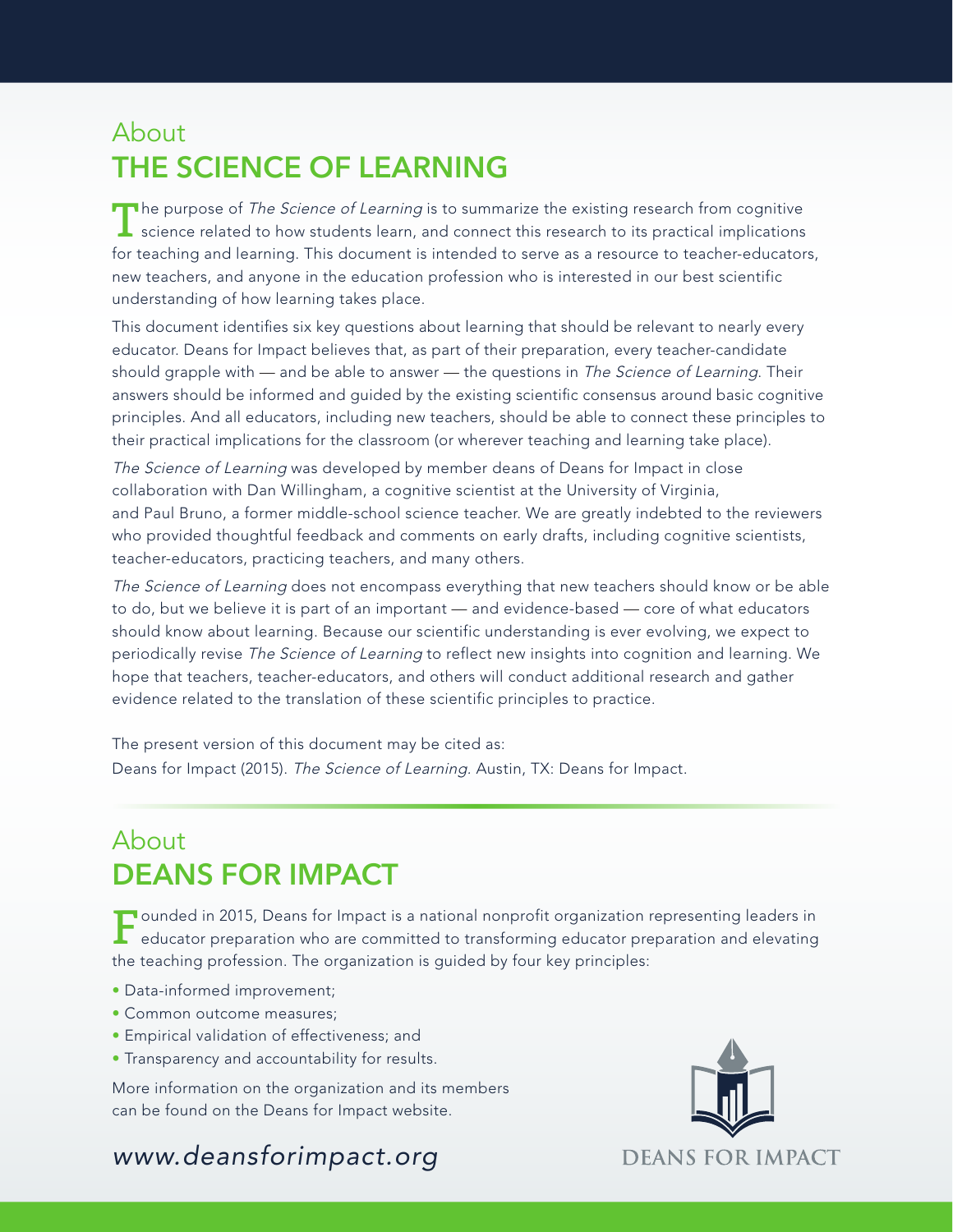## HOW DO STUDENTS UNDERSTAND NEW IDEAS?



#### PRACTICAL IMPLICATIONS FOR THE CLASSROOM

Students learn new ideas by reference to ideas they already know.<sup>1</sup>

• A well-sequenced curriculum is important to ensure that students have the prior knowledge they need to master new ideas.<sup>2</sup>

• Teachers use analogies because they map a new idea onto one that students already know. But analogies are effective only if teachers elaborate on them, and direct student attention to the crucial similarities between existing knowledge and what is to be learned.<sup>3</sup>

To learn, students must transfer information from working memory (where it is consciously processed) to long-term memory (where it can be stored and later retrieved). Students have limited working memory capacities that can be overwhelmed by tasks that are cognitively too demanding. Understanding new ideas can be impeded if students are confronted with too much information at once.4

- Teachers can use "worked examples" as one method of reducing students' cognitive burdens.<sup>5</sup> A worked example is a step-by-step demonstration of how to perform a task or solve a problem. This guidance - or "scaffolding" — can be gradually removed in subsequent problems so that students are required to complete more problem steps independently.
- Teachers often use multiple modalities to convey an idea; for example, they will speak while showing a graphic. If teachers take care to ensure that the two types of information complement one another — such as showing an animation while describing it aloud — learning is enhanced. But if the two sources of information are split — such as speaking aloud with different text displayed visually – attention is divided and learning is impaired.<sup>6</sup>
- Making content explicit through carefully paced explanation, modeling, and examples can help ensure that students are not overwhelmed.<sup>7</sup> *(Note: "explanation" does not mean teachers must do all the talking.)*

Cognitive development does not progress through a fixed sequence of age-related stages. The mastery of new concepts happens in fits and starts.<sup>8</sup>

• Content should not be kept from students because it is "developmentally inappropriate." The term implies there is a biologically inevitable course of development, and that this course is predictable by age. To answer the question "is the student ready?" it's best to consider "has the student mastered the prerequisites?"9

3 Richland, Zur, & Holyoak, 2007

5 Pashler, Bain, Bottge, Graesser, Koedinger, & McDaniel, 2007; Kirschner, Sweller, & Clark, 2006; Atkinson, Derry, Renkl, & Wortham, 2000; Sweller, 2006 6 Chandler & Sweller, 1992; Moreno & Mayer, 1999; Moreno, 2006

7 Kirschner, Sweller, & Clark, 2006; TeachingWorks 8 Flynn, O'Malley, & Wood, 2004; Siegler, 1995 9 Willingham, 2008

<sup>1</sup> Bransford, Brown, & Cocking, 2000

<sup>2</sup> Agodini, Harris, Atkins-Burnett,

Heaviside, Novak, & Murphy, 2009; TeachingWorks

<sup>4</sup> Sweller, 1988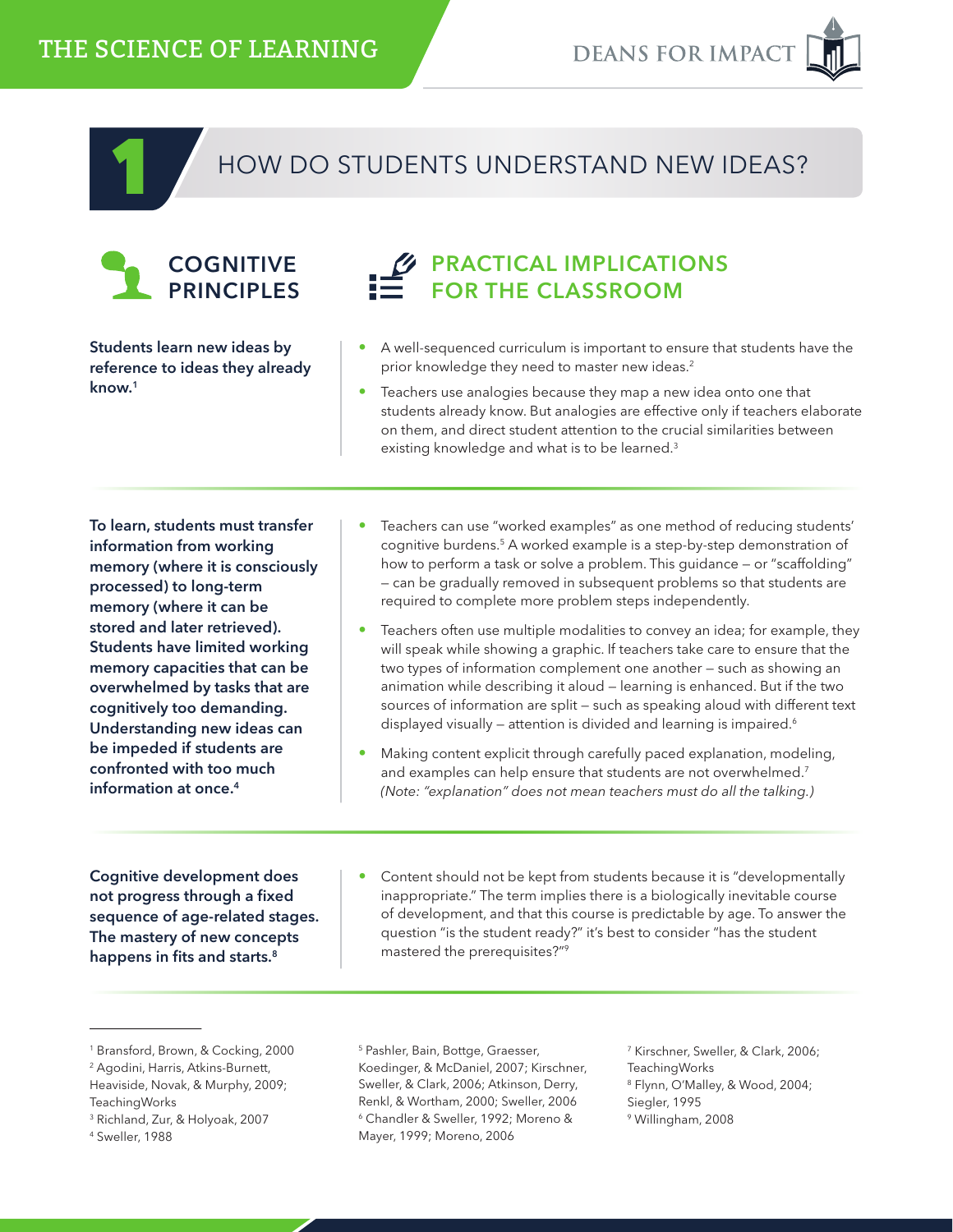#### HOW DO STUDENTS LEARN AND RETAIN NEW INFORMATION?



2

Information is often withdrawn from memory just as it went in. We usually want students to remember what information means and why it is important, so they should think about meaning when they encounter to-be-remembered material.<sup>10</sup>



- Teachers can assign students tasks that require explanation (e.g., answering questions about how or why something happened) or that require students to meaningfully organize material. These tasks focus students' attention on the meaning of course content.<sup>11</sup>
- Teachers can help students learn to impose meaning on hard-to-remember content. Stories and mnemonics are particularly effective at helping students do this.<sup>12</sup>

Practice is essential to learning new facts, but not all practice is equivalent.<sup>13</sup>

- Teachers can space practice over time, with content being reviewed across weeks or months, to help students remember that content over the longterm.<sup>14</sup>
- Teachers can explain to students that trying to remember something makes memory more long-lasting than other forms of studying. Teachers can use low- or no-stakes quizzes in class to do this, and students can use self-tests.15
- Teachers can interleave (i.e., alternate) practice of different types of content. For example, if students are learning four mathematical operations, it's more effective to interleave practice of different problem types, rather than practice just one type of problem, then another type of problem, and so on.16

15 Agarwal, Bain, & Chamberlain, 2012; Pashler, Bain, Bottge, Graesser, Koedinger, & McDaniel, 2007 <sup>16</sup> Pashler, Bain, Bottge, Graesser, Koedinger, & McDaniel, 2007; Rohrer, Dedrick, & Stershic, 2015

<sup>10</sup> Morris, Bransford, & Franks, 1977

<sup>11</sup> McDaniel, Hines, Waddill, & Einstein, 1994; Rosenshine, Meister, & Chapman,

<sup>1996;</sup> Graesser & Olde, 2003; TeachingWorks

<sup>&</sup>lt;sup>12</sup> Peters & Levin, 1986

<sup>13</sup> Ericsson, Krampe, & Tesch-Römer, 1993

<sup>14</sup> Cepeda, Pashler, Vul, Wixted, & Rohrer, 2006; Pashler, Bain, Bottge, Graesser, Koedinger, & McDaniel, 2007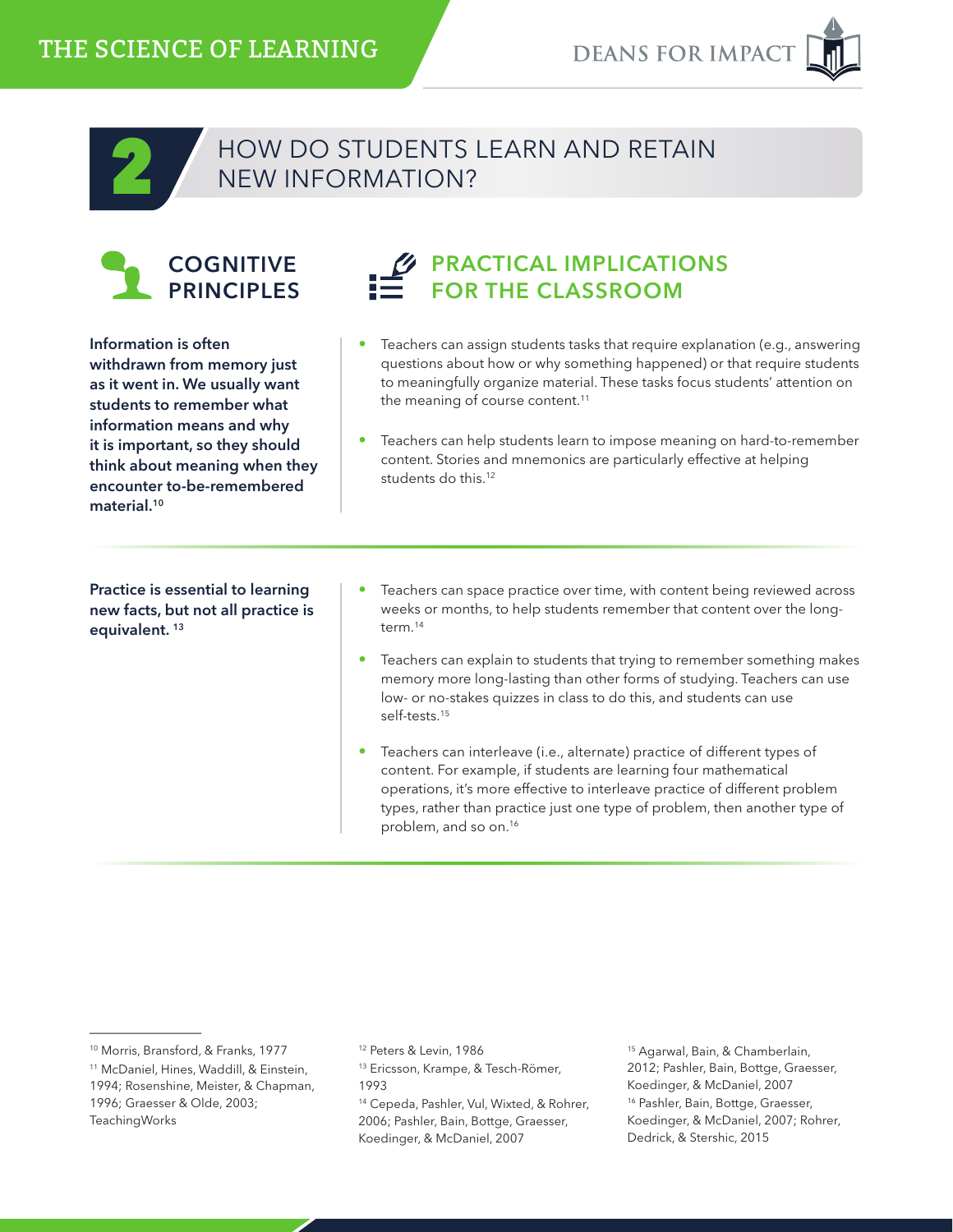

## HOW DO STUDENTS SOLVE PROBLEMS?



Each subject area has some set of facts that, if committed to long-term memory, aids problem-solving by freeing working memory resources and illuminating contexts in which existing knowledge and skills can be applied. The size and content of this set varies by subject matter.<sup>17</sup>



• Teachers will need to teach different sets of facts at different ages. For example, the most obvious (and most thoroughly studied) sets of facts are math facts and letter-sound pairings in early elementary grades. For math, memory is much more reliable than calculation. Math facts (e.g.,  $8 \times 6 = ?$ ) are embedded in other topics (e.g., long division). A child who stops to calculate may make an error or lose track of the larger problem.18 The advantages of learning to read by phonics are well established.<sup>19</sup>

Effective feedback is often essential to acquiring new knowledge and skills.20

- Good feedback is:
	- Specific and clear;
	- Focused on the task rather than the student; and
	- Explanatory and focused on improvement rather than merely verifying performance.<sup>21</sup>

21 Ericsson, Krampe, & Tesch-Römer, 1993; Shute, 2008; TeachingWorks; Butler & Winne, 1995; Hattie & Timperley, 2007

<sup>17</sup> Glaser & Chi, 1988; TeachingWorks

<sup>18</sup> National Mathematics Advisory Panel, 2008

<sup>19</sup> National Reading Panel, 2000; EU High Level Group of Experts on Literacy, 2012

<sup>20</sup> Ericsson, Krampe, & Tesch-Römer, 1993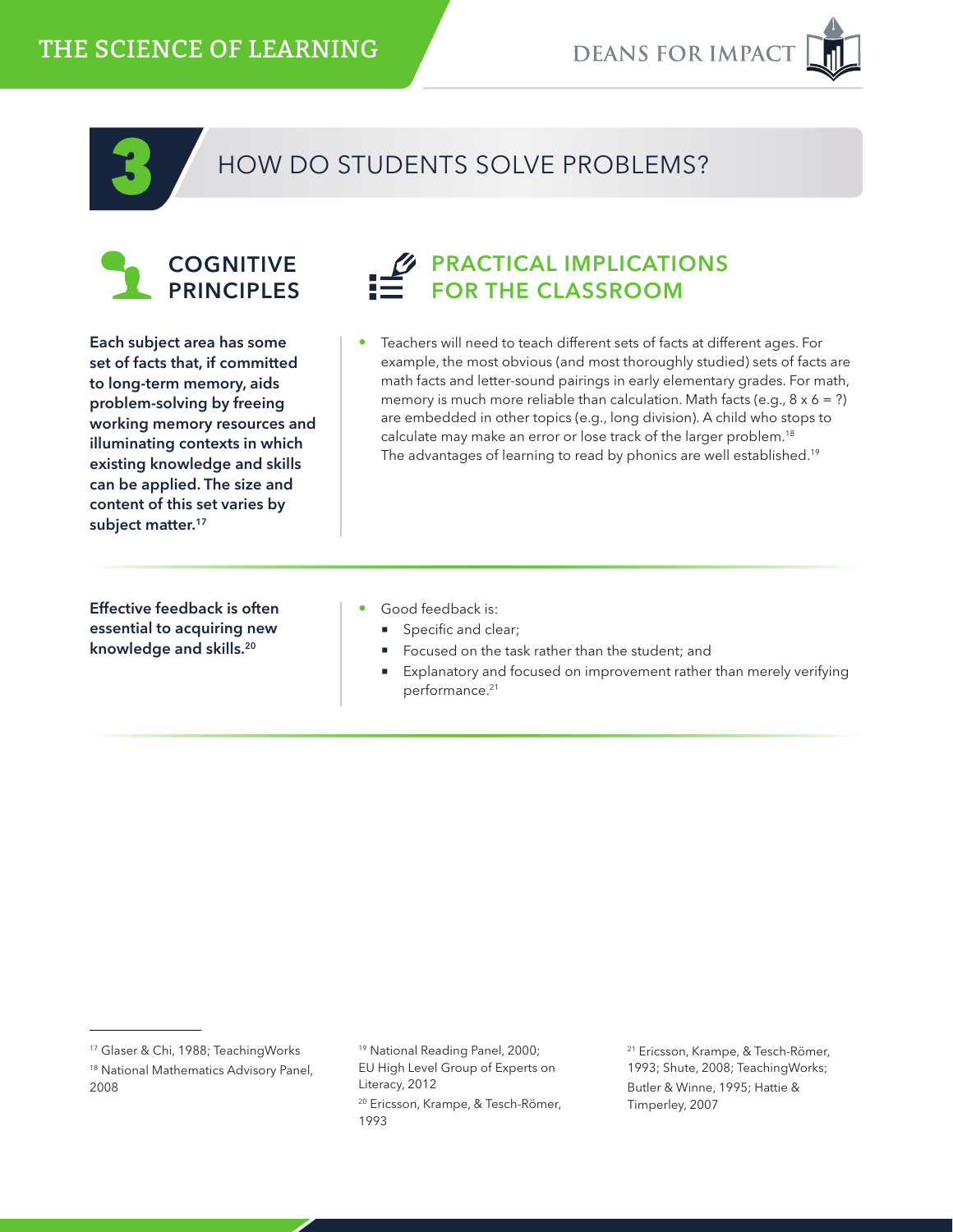

# HOW DOES LEARNING TRANSFER TO NEW<br>SITUATIONS IN OR OUTSIDE OF THE CLASSROOM?



#### PRACTICAL IMPLICATIONS FOR THE CLASSROOM

The transfer of knowledge or skills to a novel problem requires both knowledge of the problem's context and a deep understanding of the problem's underlying structure.<sup>22</sup>

We understand new ideas via examples, but it's often hard to see the unifying underlying concepts in different examples.24 • Teachers can ensure that students have sufficient background knowledge to appreciate the context of a problem.<sup>23</sup>

- Teachers can have students compare problems with different surface structures that share the same underlying structure. For example, a student may learn to calculate the area of a rectangle via an example of word problem using a table top. This student may not immediately recognize this knowledge is relevant in a word problem that asks a student to calculate the area of a soccer field. By comparing the problems, this practice helps students perceive and remember the underlying structure.25
- For multi-step procedures, teachers can encourage students to identify and label the substeps required for solving a problem. This practice makes students more likely to recognize the underlying structure of the problem and to apply the problem-solving steps to other problems.<sup>26</sup>
- Teachers can alternate concrete examples (e.g., word problems) and abstract representations (e.g., mathematical formulas) to help students recognize the underlying structure of problems. 27

22 Bransford, Brown, & Cocking, 2000; Pellegrino & Hilton, 2012

23 Pellegrino & Hilton, 2012; Day & Goldstone, 2012

24 Richland, Zur, & Holyoak, 2007; Ainsworth, Bibby, & Wood, 2002 25 Richland, Zur, & Holyoak, 2007; Gentner, et al., 2015

26 Catrambone, 1996; Catrambone, 1998 27 Goldstone & Son, 2005; Botge, Rueda, Serlin, Hung, & Kwon, 2007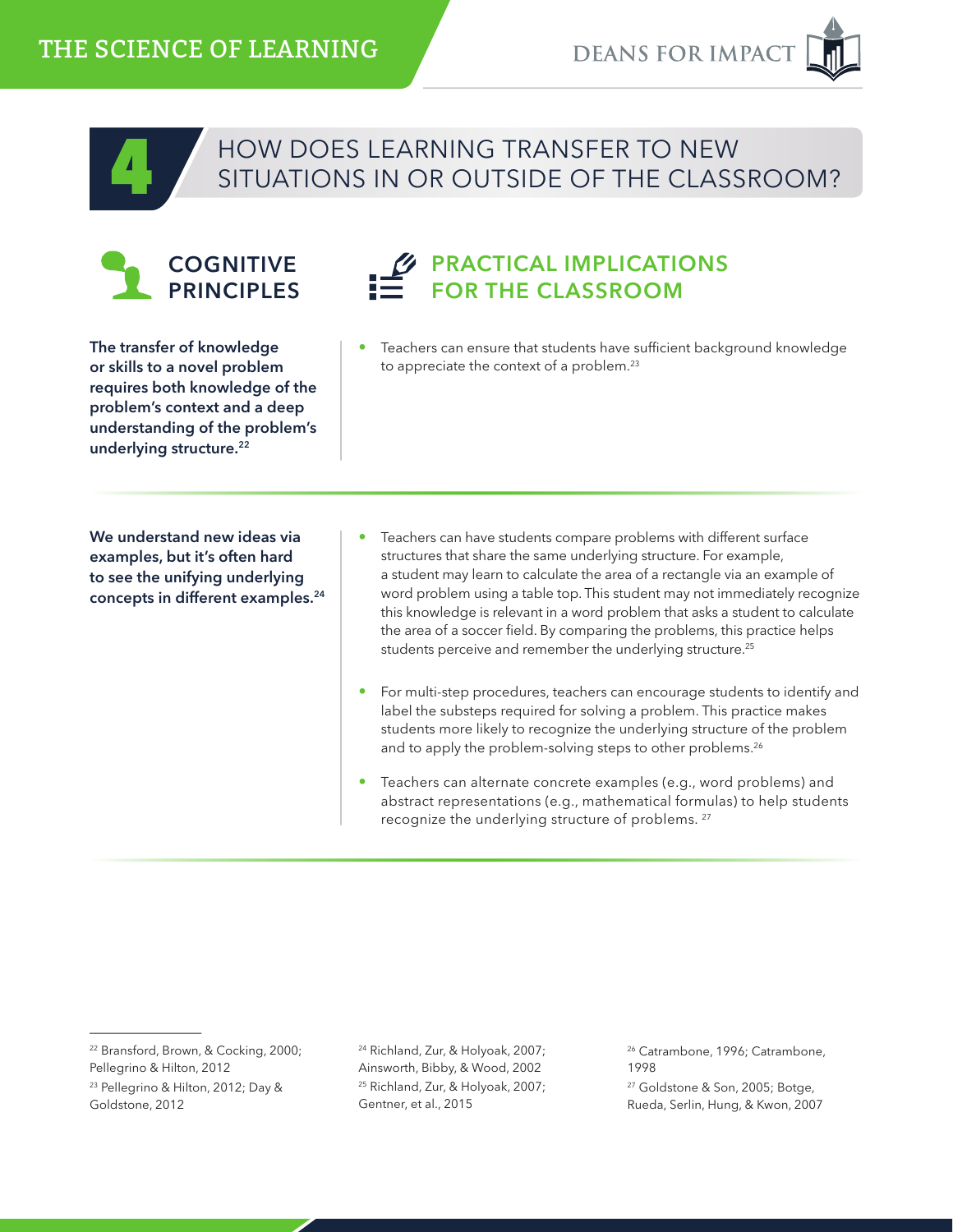39 Yeager, et al., 2014; Cohen, Steele, &

Ross, 1999

|--|

Dweck, 1999

Dweck, 1994

31 Elliott & Dweck, 1988; Smiley &

#### WHAT MOTIVATES STUDENTS TO LEARN?

| <b>COGNITIVE</b><br><b>PRINCIPLES</b>                                                                                                                                                                                                                                                                              | <b>PRACTICAL IMPLICATIONS</b><br><b>FOR THE CLASSROOM</b>                                                                                                                                                                                                                                                                                                                                                                                                                                                                                                                                                                                               |                                                                                                                                                                                                                                                                                                           |
|--------------------------------------------------------------------------------------------------------------------------------------------------------------------------------------------------------------------------------------------------------------------------------------------------------------------|---------------------------------------------------------------------------------------------------------------------------------------------------------------------------------------------------------------------------------------------------------------------------------------------------------------------------------------------------------------------------------------------------------------------------------------------------------------------------------------------------------------------------------------------------------------------------------------------------------------------------------------------------------|-----------------------------------------------------------------------------------------------------------------------------------------------------------------------------------------------------------------------------------------------------------------------------------------------------------|
| Beliefs about intelligence are<br>important predictors of student<br>behavior in school. <sup>28</sup>                                                                                                                                                                                                             | Teachers should know that students are more motivated if they believe that<br>intelligence and ability can be improved through hard work. <sup>29</sup><br>Teachers can contribute to students' beliefs about their ability to improve<br>their intelligence by praising productive student effort and strategies (and<br>other processes under student control) rather than their ability. <sup>30</sup><br>Teachers can prompt students to feel more in control of their learning by<br>encouraging them to set learning goals (i.e., goals for improvement) rather<br>than performance goals (i.e., goals for competence or approval). <sup>31</sup> |                                                                                                                                                                                                                                                                                                           |
| Self-determined motivation (a<br>consequence of values or pure<br>interest) leads to better long-<br>term outcomes than controlled<br>motivation (a consequence<br>of reward/punishment or<br>perceptions of self-worth). <sup>32</sup>                                                                            | Teachers control a number of factors related to reward or praise that<br>influence student motivation, such as:<br>п<br>whether a reward offered for a task is verbal or tangible;<br>ш<br>×,<br>ш                                                                                                                                                                                                                                                                                                                                                                                                                                                      | whether a task is one the student is already motivated to perform;<br>whether a reward offered for a task is expected or unexpected;<br>whether praise is offered for effort, completion, or quality of performance; and<br>whether praise or a reward occurs immediately or after a delay. <sup>33</sup> |
| The ability to monitor their own<br>thinking can help students identify<br>what they do and do not know,<br>but people are often unable<br>to accurately judge their own<br>learning and understanding. <sup>34</sup>                                                                                              | Teachers can engage students in tasks that will allow them to reliably<br>monitor their own learning (e.g., testing, self-testing, and explanation). <sup>35</sup><br>If not encouraged to use these tasks as a guide, students are likely to make<br>judgments about their own knowledge based on how familiar their<br>situation feels and whether they have partial - or related - information.<br>These cues can be misleading. <sup>36</sup>                                                                                                                                                                                                       |                                                                                                                                                                                                                                                                                                           |
| Students will be more motivated<br>and successful in academic<br>environments when they believe<br>that they belong and are accepted<br>in those environments. <sup>37</sup>                                                                                                                                       | Teachers can reassure students that doubts about belonging are common<br>and will diminish over time. <sup>38</sup><br>Teachers can encourage students to see critical feedback as a sign of<br>others' beliefs that they are able to meet high standards. <sup>39</sup>                                                                                                                                                                                                                                                                                                                                                                                |                                                                                                                                                                                                                                                                                                           |
| <sup>28</sup> Burnette, O'Boyle, VanEpps, Pollack, &<br><b>Finkel</b> , 2013<br><sup>29</sup> Burnette, O'Boyle, VanEpps, Pollack, &<br>Finkel, 2013; Yeager, Johnson, Spitzer,<br>Trzesniewski, Powers, & Dweck, 2014<br><sup>30</sup> Mueller & Dweck, 1998; Blackwell,<br>Trzesniewski, & Dweck, 2007; Kamins & | <sup>32</sup> Davis, Winsler, & Middleton, 2006<br><sup>33</sup> Deci, Koestner, & Ryan, 1999; Levitt,<br>List, & Neckermann, 2012<br><sup>34</sup> Koriat, 1993<br><sup>35</sup> Pashler, Bain, Bottge, Graesser,<br>Koedinger, & McDaniel, 2007; Karpicke,<br>Butler, & Roediger, 2009                                                                                                                                                                                                                                                                                                                                                                | <sup>37</sup> Yeager, Walton, & Cohen, Addressing<br>achievement gaps with psychological<br>interventions, 2013<br><sup>38</sup> Walton & Cohen, 2011; Yeager,<br>Walton, & Cohen, Addressing<br>achievement gaps with psychological<br>interventions, 2013                                               |

36 Koriat & Levy-Sadot, 2001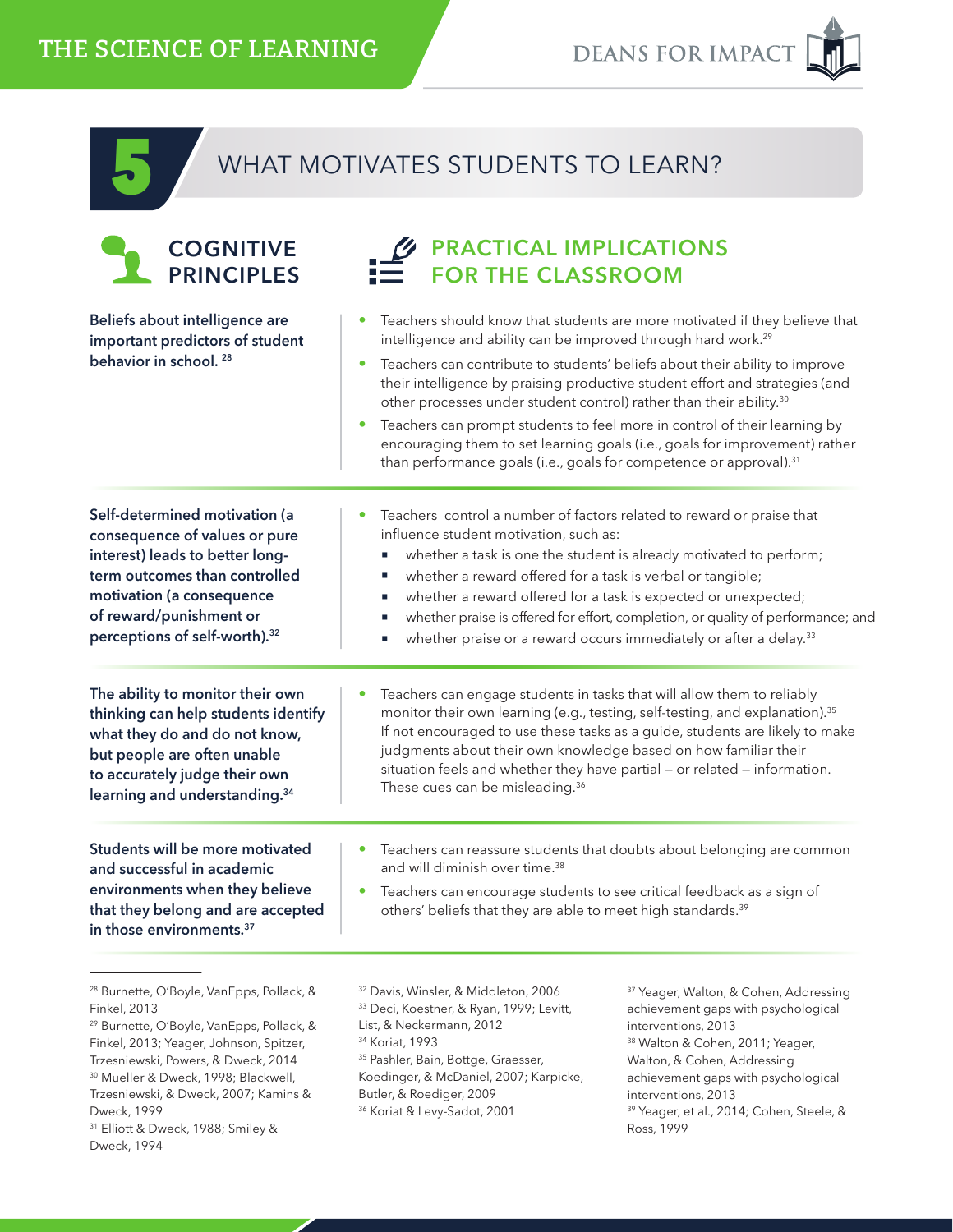

# WHAT ARE COMMON MISCONCEPTIONS<br>ABOUT HOW STUDENTS THINK AND LEARN?



- Students do not have different "learning styles."40
- Humans do not use only 10% of their brains.<sup>41</sup>
- People are not preferentially "right-brained" or "leftbrained" in the use of their brains.42
- Novices and experts cannot think in all the same ways.<sup>43</sup>
- Cognitive development does not progress via a fixed progression of age-related stages.<sup>44</sup>



• Teachers should be able to recognize common misconceptions of cognitive science that relate to teaching and learning.

<sup>40</sup> Pashler, McDaniel, Rohrer, & Bjork, 2008 41 Boyd, 2008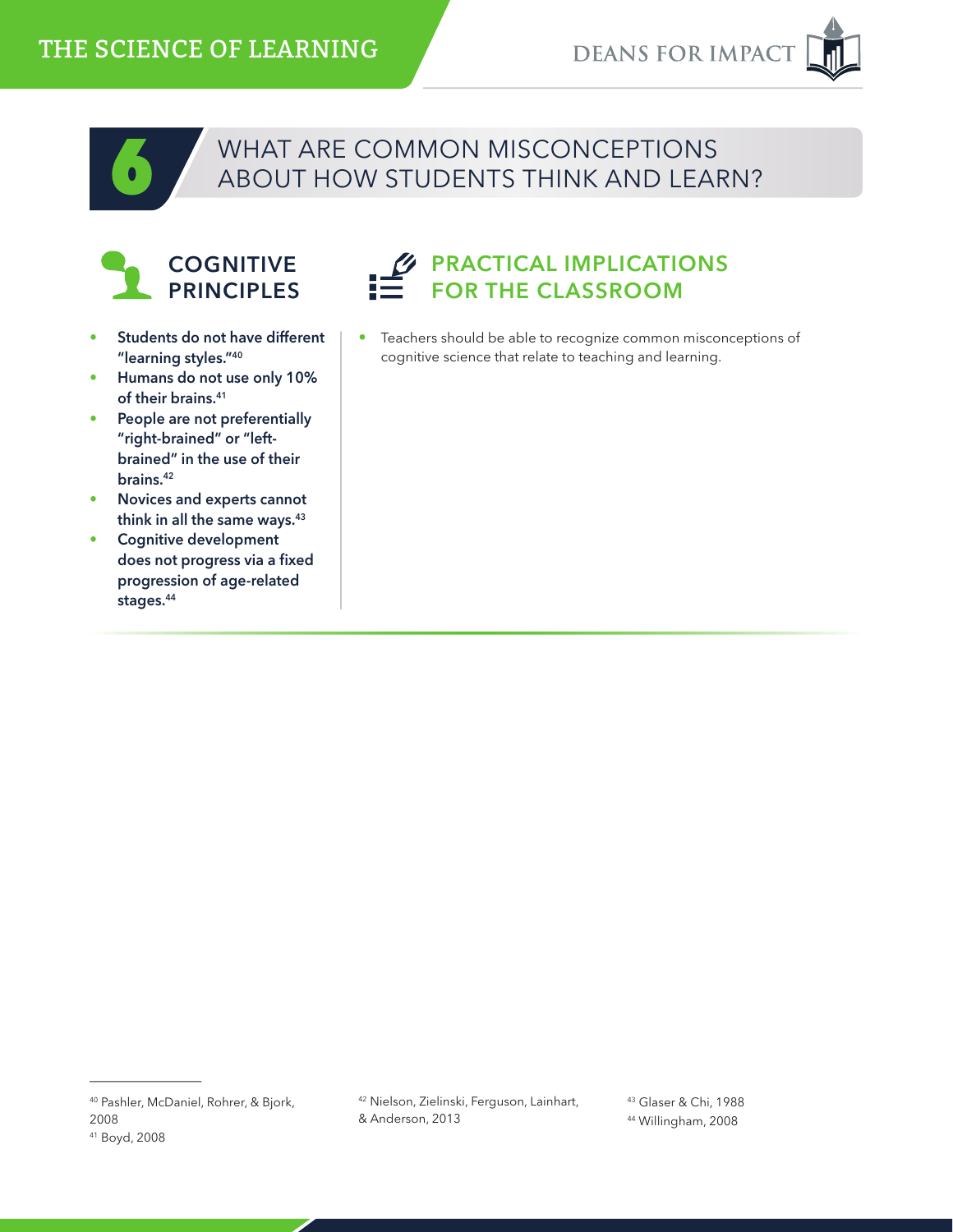# **DEANS FOR IMPACT**

#### Works Cited

- Agarwal, P. K., Bain, P. M., & Chamberlain, R. W. (2012). The value of applied research: Retrieval practice improves classroom learning and recommendations from a teacher, a principal, and a scientist. *Educational Psychology Review*, 24(3), 437-448.
- Agodini, R., Harris, B., Atkins-Burnett, S., Heaviside, S., Novak, T., & Murphy, R. (2009). *Achievement Effects of Four Early Elementary School Math Curricula: Findings from First Graders in 39 Schools.* NCEE 2009-4052. National Center for Education Evaluation and Regional Assistance.
- Ainsworth, S., Bibby, P., & Wood, D. (2002). Examining the Effects of Different Multiple Representational Systems in Learning Primary Mathematics. *The Journal of the Learning Sciences*, 11(1), 25-61.
- Atkinson, R. K., Derry, S. J., Renkl, A., & Wortham, D. (2000). Learning from Examples: Instructional Principles from the Worked Examples Research. *Review of Educational Research*, 70(2), 181-214.
- Blackwell, L. S., Trzesniewski, K. H., & Dweck, C. S. (2007). Implicit theories of intelligence predict achievement across an adolescent transition: A longitudinal study and an intervention. *Child Development*, 78(1), 246-263.
- Bottge, B. A., Rueda, E., Serlin, R. C., Hung, Y.-H., & Kwon, J. M. (2007). Shrinking Achievement Differences With Anchored Math Problems. *The Journal of Special Education*, 41(1), 31-49.
- Boyd, R. (2008, February 7). *Do People Only Use 10 Percent of Their Brains?* Retrieved March 7, 2015, from Scientific American: http://www. scientificamerican.com/article/dopeople-only-use-10-percent-of-theirbrains/
- Bransford, J. D., Brown, A. L., & Cocking, R. R. (2000). *How People Learn: Brain, Mind, Experience, and School.* Washington, DC: National Academy Press.
- Burnette, J. L., O'Boyle, E. H., VanEpps, E. M., Pollack, J. M., & Finkel, E. J. (2013). Mind-sets matter: A meta-analytics review of implicit theories and self-

regulation. *Psychological Bulletin*, 139(3), 655-701.

- Butler, D. L., & Winne, P. H. (1995). Feedback and self-regulated learning: A theoretical synthesis. *Review of Educational Research*, 65(3), 245-281.
- Cameron, J., Banko, K. M., & Pierce, W. D. (2001). Pervasive negative effects of rewards on intrinsic motivation: The myth continues. *The Behavior Analyst*, 24(1), 1-44.
- Catrambone, R. (1996). Generalizing solution procedures learned from examples. *Journal of Experimental Psychology: Learning, Memory, and Cognition*, 22(4), 1020-1031.
- Catrambone, R. (1998). The subgoal learning model: Creating better examples so that students can solve novel problems. *Journal of Experimental Psychology: General*, 127(4), 355-376.
- Cepeda, N. J., Pashler, H., Vul, E., Wixted, J. T., & Rohrer, D. (2006). Distributed Practice in Verbal Recall Tasks: A Review and Qualitative Synthesis. *Psychological Bulletin*, 132(3), 354-380.
- Chandler, P., & Sweller, J. (1992). The Split-Attention Effect as a Factor in the Design of Instruction. *British Journal of Educational Psychology*, 62(2), 233-246.
- Cohen, G., Steele, C., & Ross, L. (1999). The Mentor's Dilemma: Providing Critical Feedback Across the Racial Divide. *Personality and Social Psychology Bulletin*, 25(10), 1302-1318.
- Davis, K. D., Winsler, A., & Middleton, M. (2006). Students' perceptions of rewards for academic performance by parents and teachers: Relations with achievement and motivation in college. *Journal of Genetic Psychology*, 167(2), 211-220.
- Day, S. B., & Goldstone, R. L. (2012). The import of knowledge export: Connecting findings and theories of transfer of learning. *Educational Psychologist*, 47(3), 153-176.
- Deci, E. L., Koestner, R., & Ryan, R. M. (1999). A meta-analytic review of experiments examining the effects of extrinsic rewards on intrinsic motivation. *Psychological Bulletin*, 125(6), 627-668.
- Elliott, E. S., & Dweck, C. S. (1988). Goals: An approach to motivation and achievement. *Journal of Personality and Social Psychology*, 54(1), 5-12.
- Ericsson, K. A., Krampe, R. T., & Tesch-Römer, C. (1993). The Role of Deliberate Practice in the Acquisition of Expert Performance. *Psychological Review*, 100(3), 363-406.
- EU High Level Group of Experts on Literacy. (2012). *Final Report.* Luxembourg: Publications Office of the European Union.
- Flynn, E., O'Malley, C., & Wood, D. (2004). A longitudinal, microgenetic study of the emergence of false belief understanding and inhibition skills. *Developmental Science*, 7(1), 103-115.
- Gentner, D., Levine, S. C., Dhillon, S., Ping, R., Bradley, C., Poltermann, A., et al. (2015). Rapid learning in a children's museum via analogical comparison [in press]. *Cognitive Science.*
- Glaser, R., & Chi, M. T. (1988). Overview. *In The Nature of Expertise* (pp. xv-xxvii). Hillsdale: Erlbaum.
- Goldstone, R. L., & Son, J. Y. (2005). The Transfer of Scientific Principles using Concrete and Idealized Simulations. *Journal of the Learning Sciences*, 14(1), 69-110.
- Graesser, A. C., & Olde, B. A. (2003). How does one know whether a person understands a device? The quality of the questions the person asks when the device breaks down. *Journal of Educational Psychology*, 95(3), 524-536.
- Hattie, J., & Timperley, H. (2007). The Power of Feedback. *Review of Educational Research*, 77(1), 81-112.
- Kamins, M. L., & Dweck, C. S. (1999). Person versus process praise and criticism: implications for contingent self-worth and coping. *Developmental Psychology*, 35(3), 835-847.
- Karpicke, J. D., Butler, A. C., & Roediger, H. L. (2009). Metacognitive strategies in student learning: Do students practise retrieval when they study on their own? *Memory*, 17(4), 471-479.